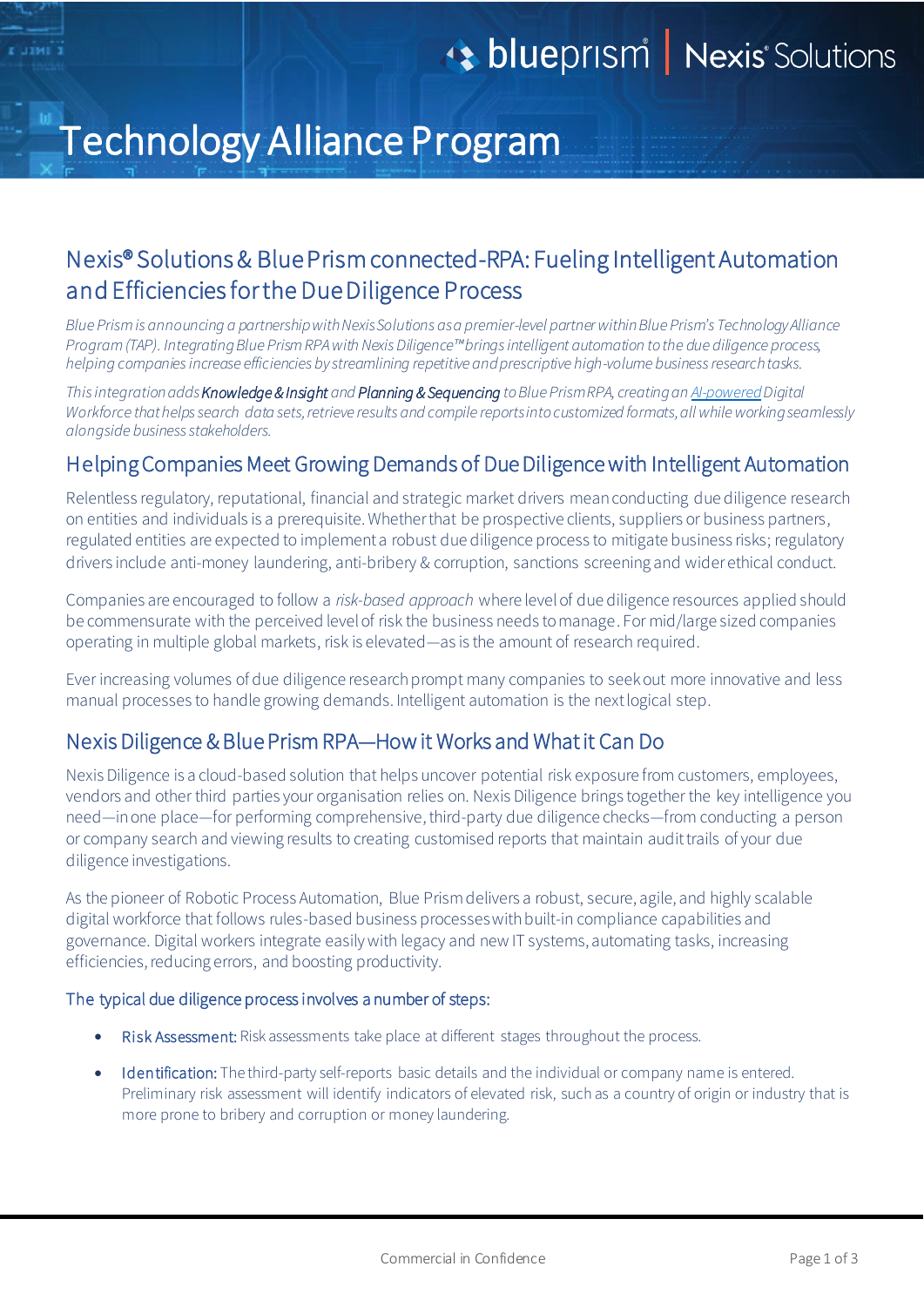# **13 blueprism Nexis** Solutions

## Technology Alliance Program

- Screening: The identified third party is screened against sanctions, law enforcement watchlists and blacklists, and politically exposed persons (PEPs) lists. Risk is assessed again based on screening results to determine whether standard or enhanced due diligence is warranted.
- Due Diligence: Risk-aligned due diligence is conducted against a wider range of sources, including—but not limited to—general and adverse media, company and executive information, financial viability data and legal histories.
- Reporting: Due diligence search results—or lack of results—are captured in a comprehensive report, after which a risk analyst reviews the findings to assess risk and determine the level of monitoring required and the frequency at which due diligence should be repeated. High risk entities could warrant due diligence checks every six months while low risk entities require them on a bi-annual basis.
- Monitoring: Third parties are set-up for ongoing monitoring based on the level of risk—from simple alerts for low risk entities to proactive, continuous monitoring for high risk individuals or organisations.



The joint solution engages a Blue Prism digital worker to input the names of companies or individuals into the Nexis Diligence user interface (UI). Next, the digital worker executes a search, gathering results from Nexis Solutions content. Then, the digital worker creates a report and saves the results offline. Finally, Blue Prism emails the Due Diligence analyst, notifying them that a PDF report is ready to view.

#### How Blue Prism connected-RPA integrates with Nexis Diligence